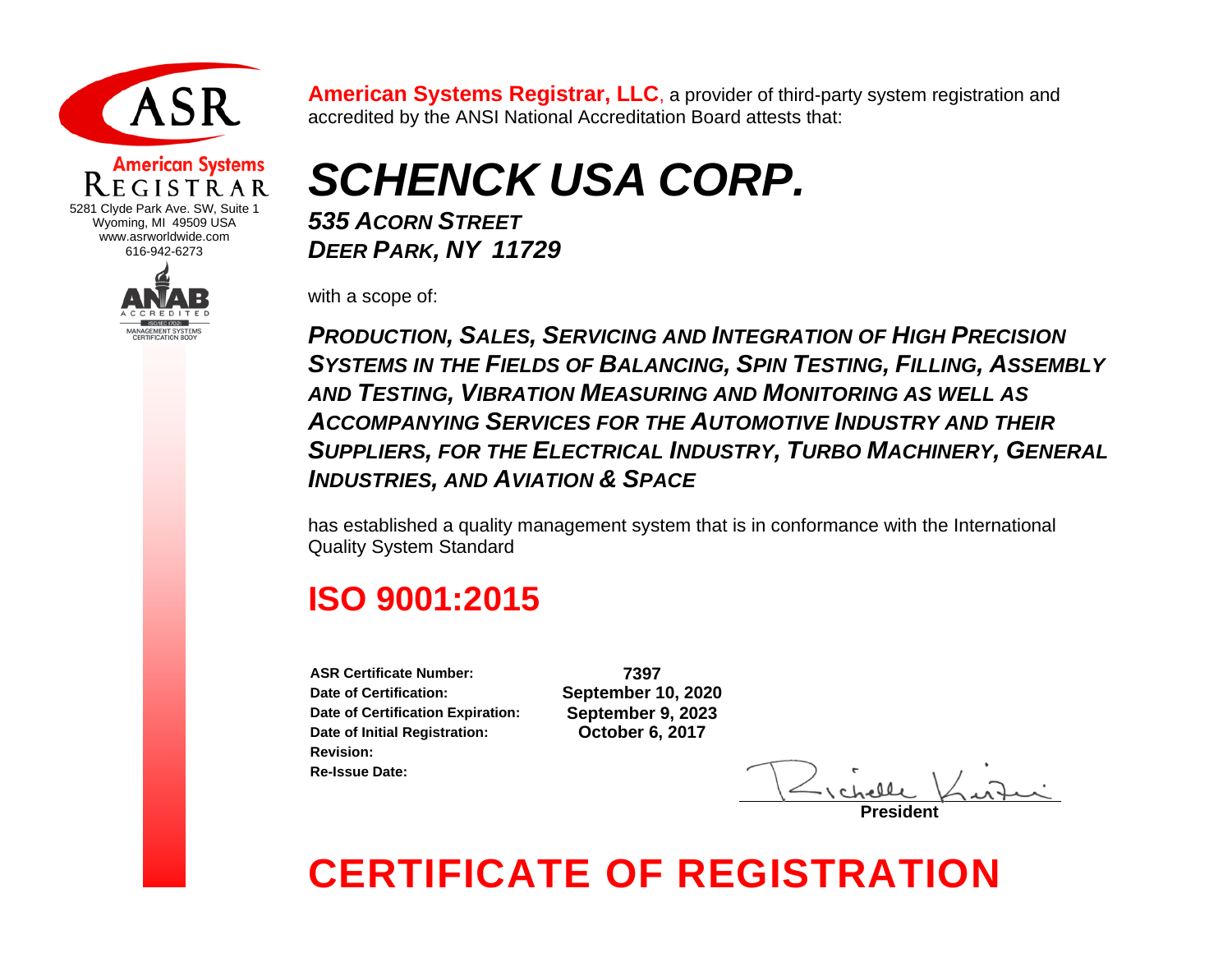

## **American Systems**

5281 Clyde Park Ave. SW, Suite 1 Wyoming, MI 49509 USA www.asrworldwide.com 616-942-6273



**American Systems Registrar, LLC**, a provider of third-party system registration and accredited by the ANSI National Accreditation Board attests that:

# *SCHENCK USA CORP.*

*26801 NORTHWESTERN HIGHWAY SOUTHFIELD, MI 48033*

*123 E. COLUMBIA AVENUE PONTIAC, MI 48340*

with a scope of:

*PRODUCTION, SALES, SERVICING AND INTEGRATION OF BALANCING, FILLING, ASSEMBLY AND TEST SYSTEMS, VIBRATION AND MONITORING SYSTEMS AS WELL AS ACCOMPANYING SERVICES FOR THE AUTOMOTIVE INDUSTRY AND THEIR SUPPLIERS, FOR THE ELECTRICAL INDUSTRY, TURBO MACHINERY, GENERAL INDUSTRIES, AND AVIATION & SPACE*

has established a quality management system that is in conformance with the International Quality System Standard

#### **ISO 9001:2015**

**ASR Certificate Number: 7296 Date of Certification: June 25, 2020 Date of Certification Expiration: June 24, 2023 Date of Initial Registration: February 3, 2006 Revision: Re-Issue Date:** 

**President**

**CERTIFICATE OF REGISTRATION** *PAGE 1 OF 2*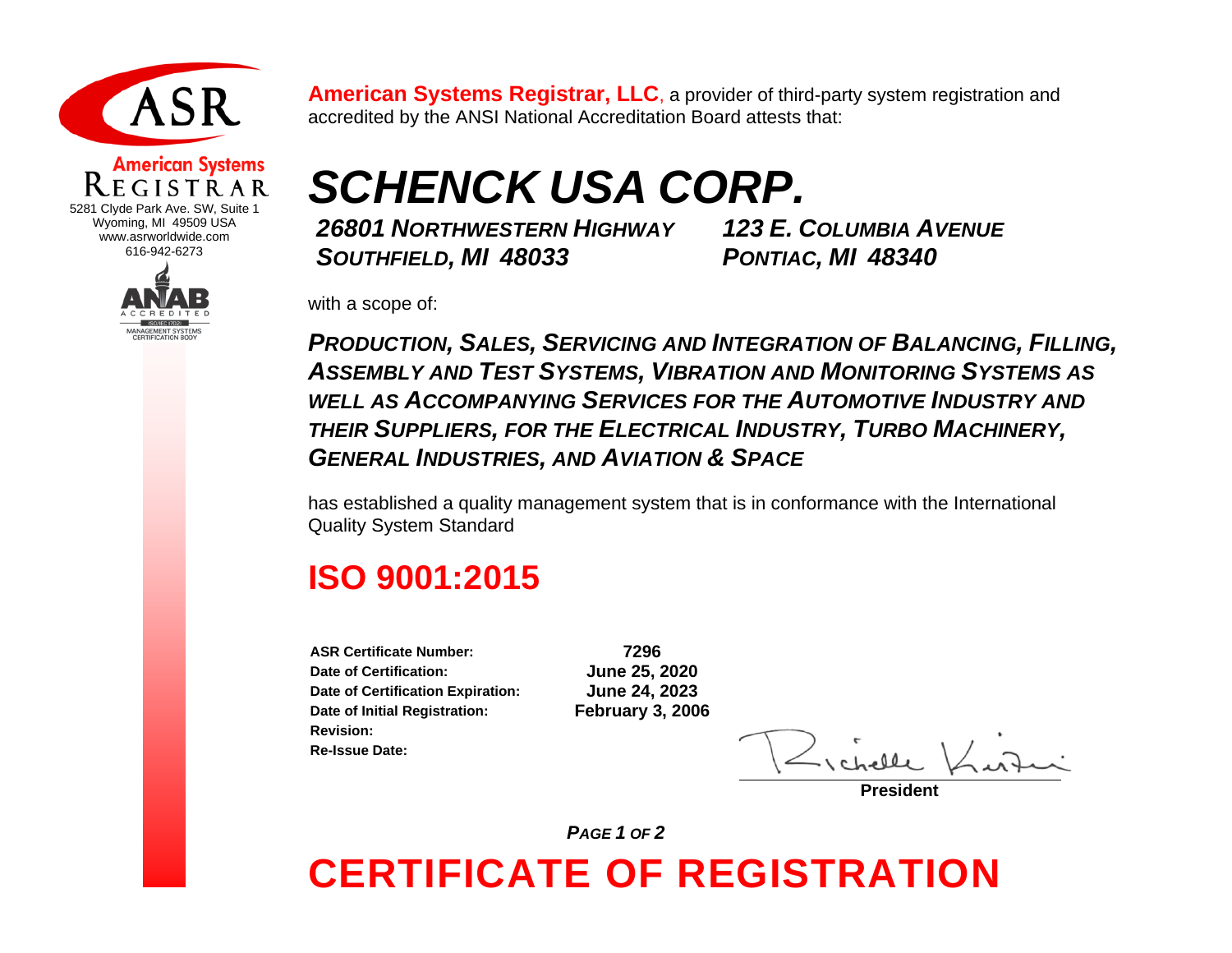

#### **American Systems** GISTRAR 5281 Clyde Park Ave. SW, Suite 1 Wyoming, MI 49509 USA www.asrworldwide.com

616-942-6273

**MANAGEMENT SYSTEMS CERTIFICATION BODY** 



*26801 NORTHWESTERN HIGHWAY SOUTHFIELD, MI 48033*

*LOCATION SCOPE: PRODUCTION, SALES, SERVICING AND INTEGRATION OF BALANCING, FILLING, ASSEMBLY AND TEST SYSTEMS, VIBRATION AND MONITORING SYSTEMS AS WELL AS ACCOMPANYING SERVICES*

*123 E. COLUMBIA AVENUE PONTIAC, MI 48340*

*LOCATION SCOPE: BALANCING SERVICES*

*PAGE 2 OF 2*

## **CERTIFICATE OF REGISTRATION**